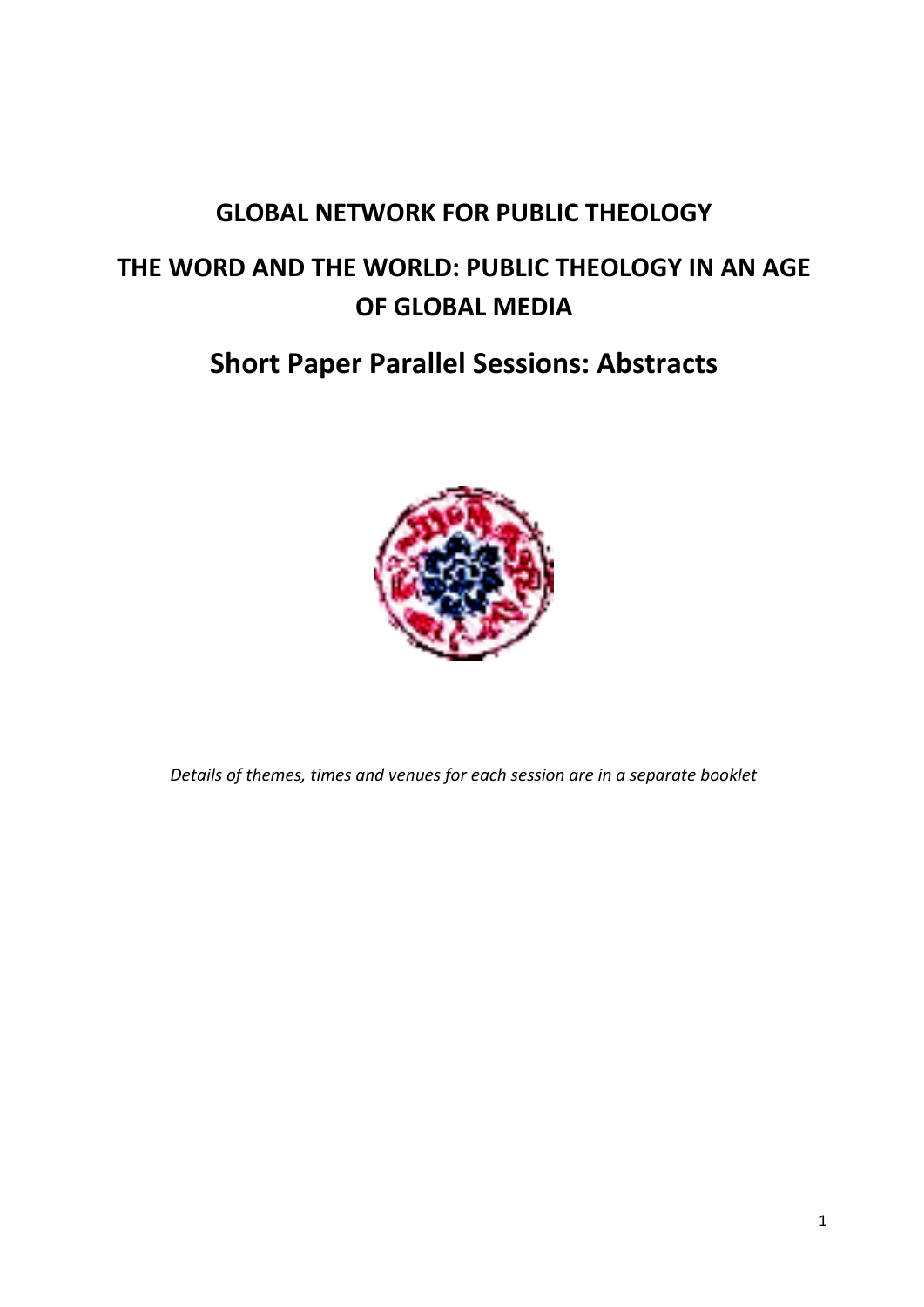## **Andrew Bradstock (Session 1, Tuesday a.m.)**

#### **Doing public theology in a straitened public square**

The absence in New Zealand of a national daily press and public service television means that space for serious and informed conversation about public issues is small relative to many other developed countries. Apart from one publicly-funded national radio station which regularly carries discussion about 'issues of the day', opportunity for New Zealanders to appreciate indepth discussion of matters of public concern is extremely limited.

In such an environment a 'public theology' centre can have an important role. In addition to seeking to contribute to discussion in the public square, it can itself *become* the public square, or at least a significant quarter of it. By creating space for balanced and educated discussion, and setting the terms of the debate such that language based on belief and convictions is encouraged, a centre for public theology can contribute much towards the development of a 'better-informed democracy'.

Universities in New Zealand have a statutory obligation to 'accept a role as critic and conscience of society', a further incentive to a university-based public theology centre to promote 'public conversation'. This paper explores the role that the Centre for Theology and Public Issues at the University of Otago has played in facilitating public conversation, and what its experience might offer to similar centres.

## **Matt Brain, Andrew Robinson and Geoff Broughton (Session 2, Tuesday p.m.)**

#### **Public** *and* **Personal: Negotiating friendship in the Facebook age**

#### *Thinking about connectivity is a way to think about what we mean to each other (Turkle, 2011).*

Social networks have introduced new kinds of connection which are simultaneously public and personal. This paper will describe the kind of *friendship* that emerges when 'public and personal' are combined and suggest that *embodied* relationships are more merciful.

Connections using digital media create new patterns of friendship that must be negotiated. Personal conversations have become public, including mundane images (e.g. 'selfies' and food pics) alongside more intimate conversations previously deemed private (e.g. 'no longer in a relationship'). The shadow of these conversations is the destructive potential of online conflict (such as personal vitriol [flaming], trolling, bullying and cyber-stalking). The paper will argue that *embodied* connections are more humane.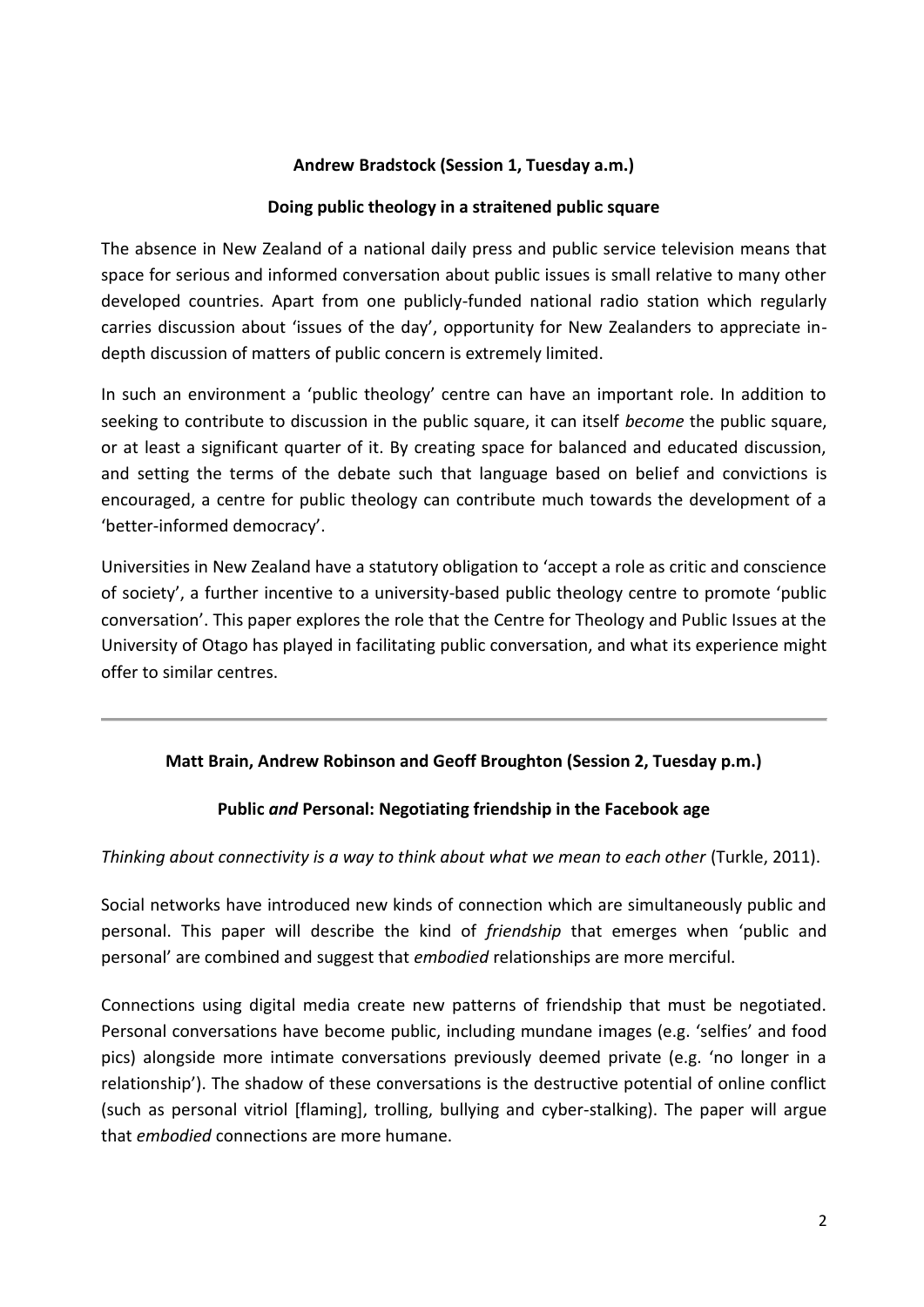We conclude that the embodied life has always been public *and* personal because the physicality of what happens in me and to me is constantly evolving and always evident. Christian theology affirms that people are 'at home' in the body through the doctrine of the incarnation and announces that they aught to be hopeful about the body through the doctrine of the resurrection. These more controversial tenets of Christian faith are therefore interpreted as *merciful* convictions in the Facebook age where connections are transient but images, conversation and conflict have become permanent features of life online.

## **Robert P. Borrong (Session 3, Thursday a.m.)**

#### **The Role Of Television in Increasing Consumerist Behaviour in Children: the Indonesian Case**

The presence of media in Indonesia is a necessary consequence of globalization. The church in Indonesia has had a paradoxical response to this situation. On the one hand, churches fully support, and try to use, media technology as an efficient way to proclaim the Good News both to the members of the church and to the public. Some churches have radio and TV stations to promote Christianity in the public arena. Within the church itself, digital media are used to increase the enthusiasm of church members to attend worship and support the church's programs.

On the other hand, digital media are suspected and distrusted as having dangerous consequences for Christianity, especially in relation to the bad influence of media on children and youth. This writer is among those who warn against the dangers of digital media for the younger generation in Indonesia, as seen by this paper.

#### **Jaco S Dreyer (Session 2, Tuesday p.m.)**

#### **Religion in the public sphere: what can public theology learn from Habermas's latest work?**

The complex and problematic role of religion in the public sphere in modern, democratic societies raise many questions for a public theology. The aim of this paper is to contribute to the ongoing debate about the task and methods of public theology by asking what we can learn from the ideas of Jürgen Habermas. Habermas was a leading participant in the thinking process on the secularisation thesis in Western societies. His view was that religion would eventually disappear from the public scene due to the rationalisation of society. In recent years he seems to have changed this view in the light of new developments in the world. He now maintains that religion has something important to offer in the public sphere. Religion could participate in this public discussion, provided that it satisfies strict conditions. In this paper I will firstly explore and critically discuss Habermas's recent ideas regarding religion in the public sphere. This will be followed by a reflection on the possible contribution of Habermas's thoughts to the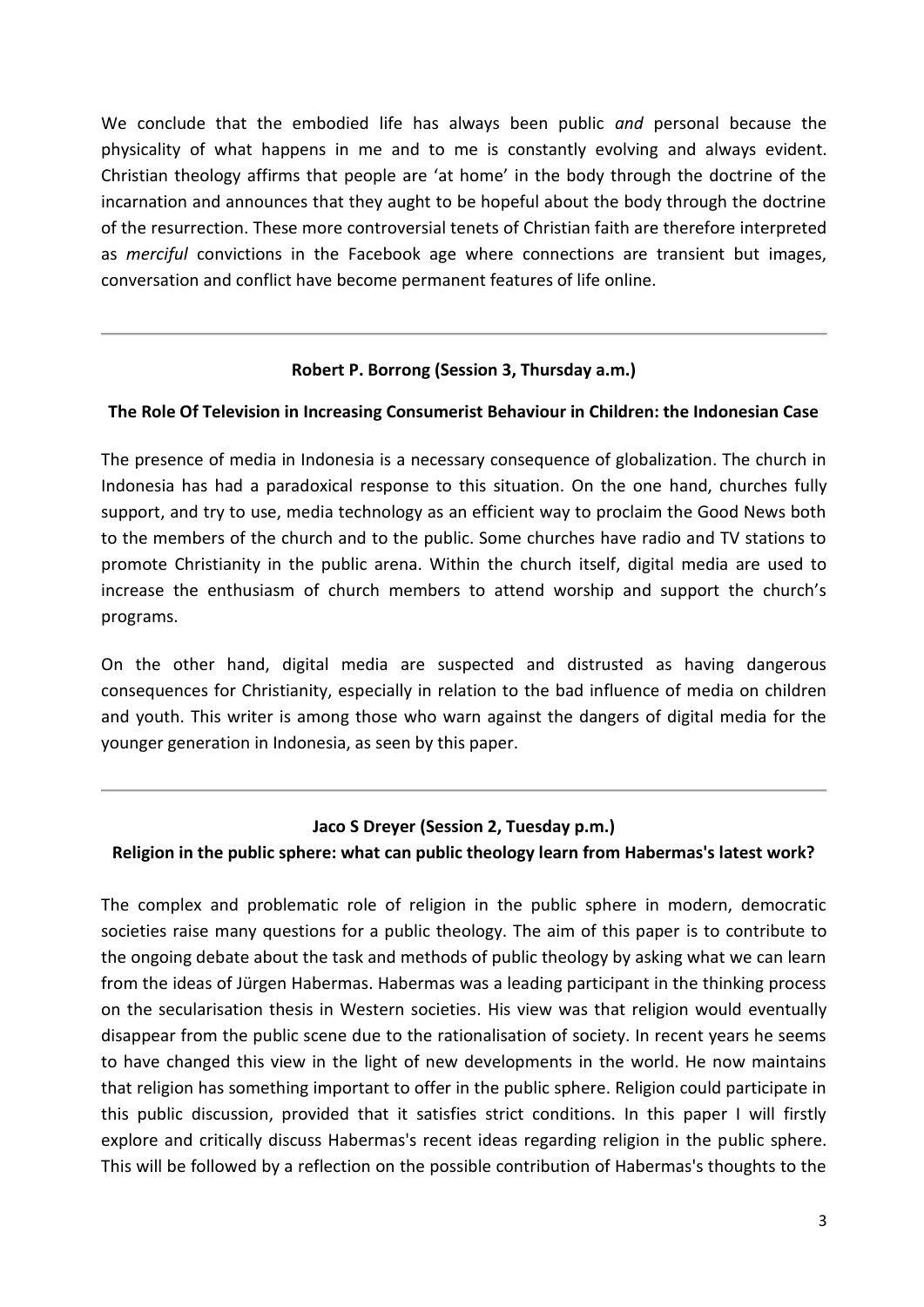method and task of public theology.

## **John Forrest (Session 3, Thursday a.m.)**

## **Reflections on the role of entertainment in theological communication**

This presentation will argue that entertainment as projected by popular and electronic media has traditionally been ignored, disdained or misconstrued by significant players in theological communication. This has had an effect on the cultural acceptance and understanding of theological issues in the public domain. One of the results is an unhelpful use of entertainment media by some of those involved in the 'confessional' communication of religious ideas.

Possibilities for the understanding of belief are discussed with reference to contemporary movies. The effect of public entertainment on the perception of religion and on discourse within religious groups is explored through samples of television comedy. Reference will be made to a naiveté of religious communicators in relation to issues of ownership and control of entertainment media and the subsequent effect on its content and form within worship practice.

The possibility of a concept of 'pure entertainment' is discussed alongside some current entertainment theory. Reference is made to an approaching 'singularity' and its resonance for the development of theological understanding within the field of entertainment.

## **Stephen Garner (Session 1, Tuesday a.m.)**

# **Old Texts and New Media: Doing Public Theology in a Biblically Illiterate, Popular Cultural World**

Public theology is sometimes described as the offering of something distinctive, and that is gospel, to the world for the welfare of human society (Forrester, 2004). As an activity, it is rooted in the distinctive theological discourse of faith communities, which are then communicated appropriately to a particular public sphere. Popular storytelling is a pervasive feature of contemporary media society, and one which provides the raw materials through which people communicate their values and enthusiasms and maintain relationships (Green, 2002). Given this, it is incumbent upon faith communities to look seriously at these forms of media as a location for doing public theology.

How successfully faith communities, such as Christian churches, do this though is often dependent upon how they negotiated new kinds of media and texts in the past (Campbell, 2010). This is further complicated by the situation that in an increasingly post-Christian society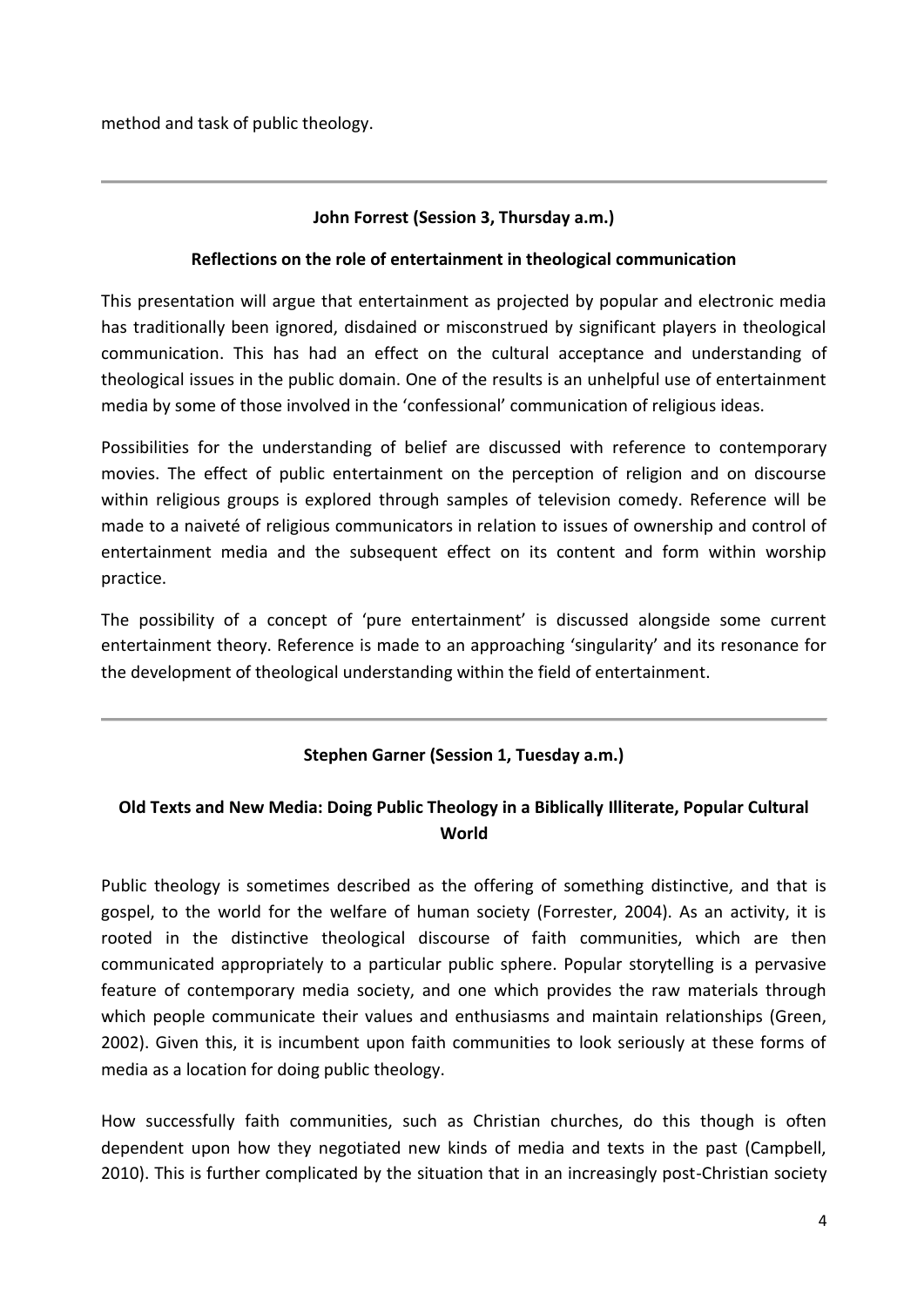the original biblical texts, both inside and outside of churches, have been 'terminated' and replaced by alternative cultural memories or biblical 'afterlives' of those texts. This paper will draw upon examples from popular culture to highlight how public theology might address both the public with religious communities and those outside of them in this context.

## **Robert Gascoigne (Session 3, Thursday a.m.)**

## **The Encyclical** *Pacem in Terris* **as an Act of Global Public Theology**

Fifty years ago, on Holy Thursday 1963, Pope John XXIII promulgated the encyclical *Pacem in Terris* (Peace on Earth), the first encyclical addressed not only to all members of the Catholic Church but also to 'all people of good will'. A short time before this, Pope John had played a significant role in helping to prevent the Cuban missile crisis escalating into nuclear war. The encyclical makes a fundamental connection between peace and a just order founded in respect for human dignity and human rights. Its methodology lies in classical natural law theory, yet at the same time the Pope self-consciously addresses himself to all humanity as the Vicar of Christ, the Prince of Peace. This paper will consider *Pacem in Terris* as an act of global public theology, an attempt to address all humanity through the language of natural law, justified by a particular conception of the Papal role and of Christ's gift of peace. Drawing on this historic example of global public theology, the paper will consider the ways in which public theology can both conceive and address a global audience today from the perspective of a universal humanity.

## **Andrew Graystone (Session 1, Tuesday a.m.)**

## **Towards a new broadcasting covenant**

In the earliest days of broadcasting the relationship between producers and consumers had a covenantal quality. Then, as broadcasting grew in its scale and social impact, that covenant was abrogated in favour of regulatory intermediaries. In the digital era the regulatory paradigm is challenged to the point of breakdown. Technological developments and convergence undermine the ability of regulators to offer coherent standards. In the digital environment the relationship between content-makers (all of us) and content-consumers (also all of us) is substantially disintermediated, and libertarianism is the default ethic. A public enfranchised by individualised access to and control over the transmission of information will not tolerate a Constantinian approach to media regulation.

I argue that we need to re-label the axes upon which we evaluate and regulate broadcast content, setting aside the language of "standards" and "values" in favour of the language of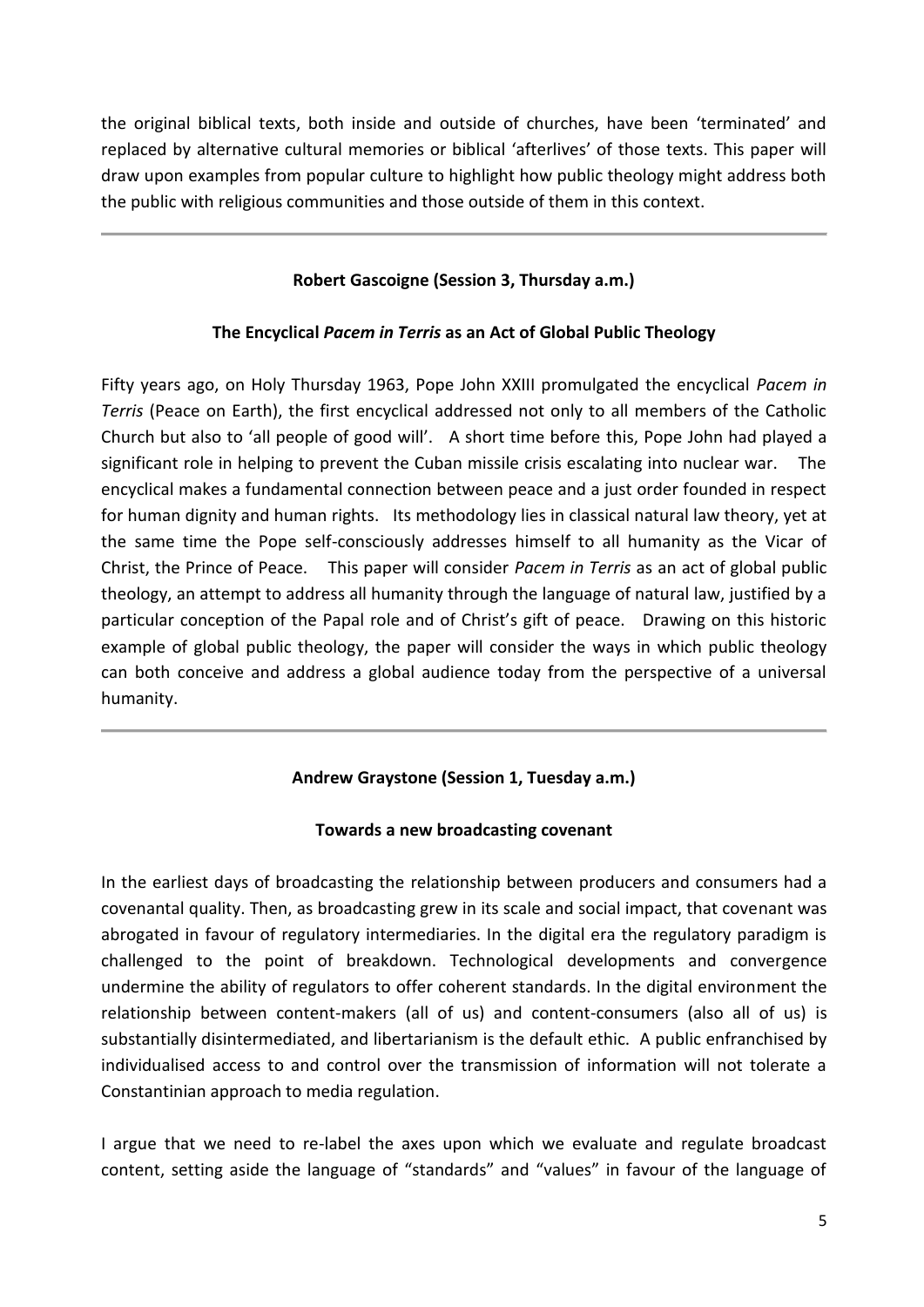virtue expressed in a covenantal relationship between the creator and consumer of broadcast text. Using the Fair Trade movement as a pattern I explore whether the recovery of a covenantal model of relationship, based on virtue ethics and motivated by human well-being, could offer a discourse of integrity and hope.

## **James Holt (Session 1, Tuesday a.m.)**

# **"I'm a Mormon": the Church of Jesus Christ of Latter-day Saints and its utilization of an integrated media campaign. What is its purpose?**

In response to "The Book of Mormon" musical, a satirical and, some would say offensive look at aspects of Mormon beliefs, the Church of Jesus Christ of Latter-day Saints launched an integrated media campaign. This campaign, first of all in New York, extended to Los Angeles and in 2013 to London utilizes a variety of media to deliver the message of Mormonism. But what message is being conveyed?

This paper will explore the various efforts through the later 20th century and early part of the 21st century to posit the various messages and purposes that these media campaigns have been designed to promote. What has changed? Why has it changed? Is a result of what Mauss has called a movement towards assimilation into the mainstream? He suggests that movements like Mormonism swing pendulumlike between retrenchment and assimilation. Is this just another phase in sect development, or is it finding success as a proselyting tool and confirming Mormons in a place of retrenchment?

In addition to the academic nature of this paper, it will also draw on the experiences of the presenter who has been a part of the development of public relations outreach on a national level for The Church of Jesus Christ of Latter-day Saints during 2011-2013.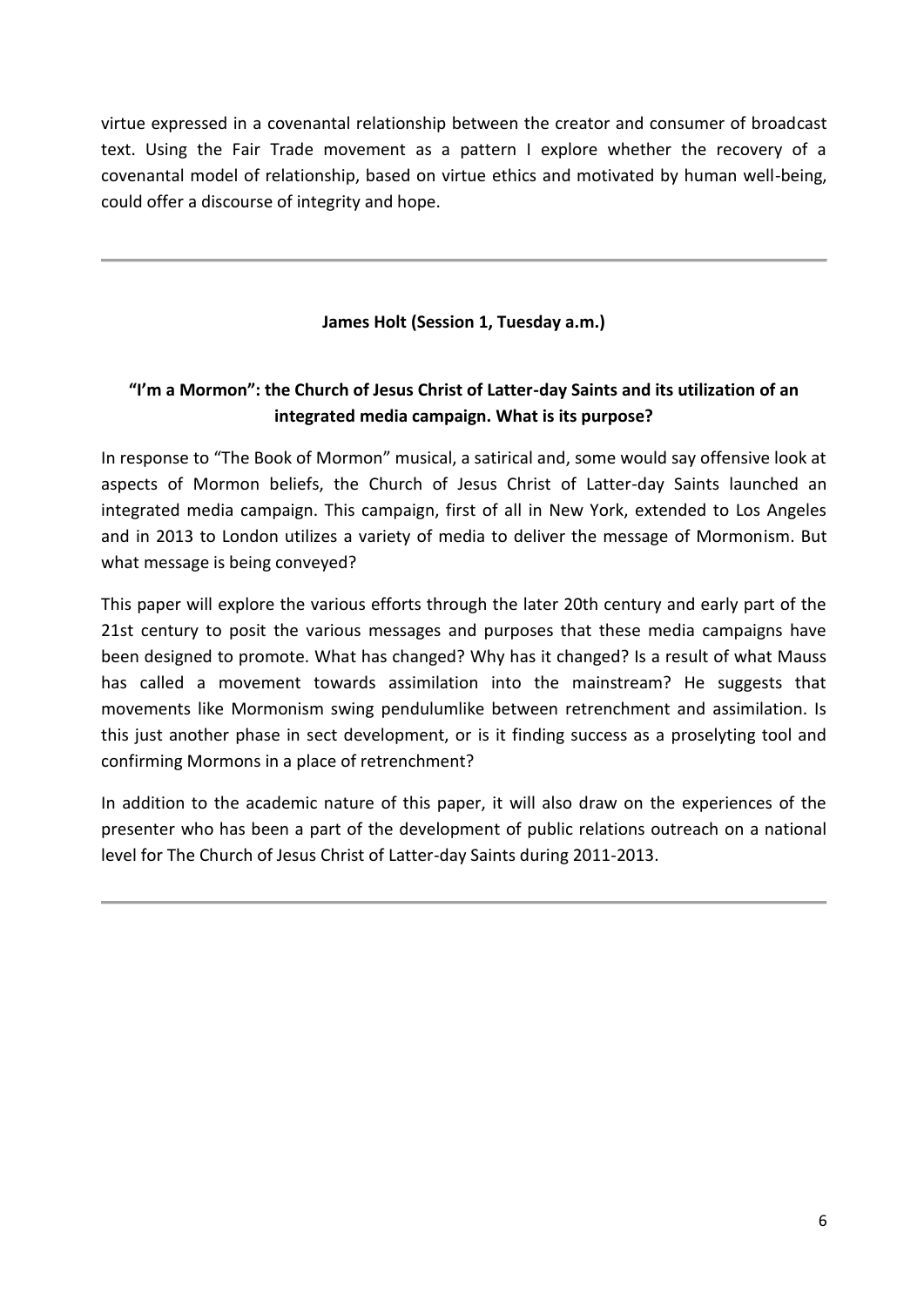## **Benyamin Intan (tbc.)**

#### **Religious violence and 'public religion' in the Pancasila-based state of Indonesia**

If religious conflict in Indonesia is not solved well, it will threaten the nation's integration, and may cause the collapse of Unitary State of the Republic of Indonesia (NKRI). I will argue that religious violence is caused more by factors that are external to religion, in particular strives for political power that often take form in the subordination of religion under the state for the sake of the state's politics, or the subordination of the state under religion for the sake of the religion's agenda.

This study will show that within Pancasila, Indonesia's national ideology, not only could religions live together in peace and harmony but an opportunity would also open up for them to play an active role in the public sphere. This concept will allow all religions and beliefs to function in public life. Yet it must start from the reality of religious diversity, which drives the practice of many religions within the confinement of civil society. 'Public religion' at the civil society level has a mission on how religions could have the power to transform the socialpolitical life of society in a democratic way. Thus, far from becoming an element of conflict, this study will show that religions could become a transformed and liberated power to establish a democratic socio-political life.

## **Eneida Jacobsen**

# **Religion in the Public Sphere: On the Theological Reception of Jürgen Habermas' Political Theory and Its Relevance for a Global Public Theology**

By offering an overview of the reception of Jürgen Habermas' political thinking in the field of Christian theology in the last decade, the paper shall discuss the theological response to the challenge of combining faith and reason when religion enters the public sphere. Authors of significance here are, among others, Francis Schüssler Fiorenza, Edmund Arens, and Nicholas Adams.

What would the role of faith-based arguments in the public sphere be? How can religious discourses contribute to a democratic political process? What are the theological foundations that can be identified for a political thought that integrates religion and individual freedom in democratic societies?

By addressing these questions, it will be possible to unfold the main contributions of the most recent dialogue between Habermas and theology to the project of a global public theology.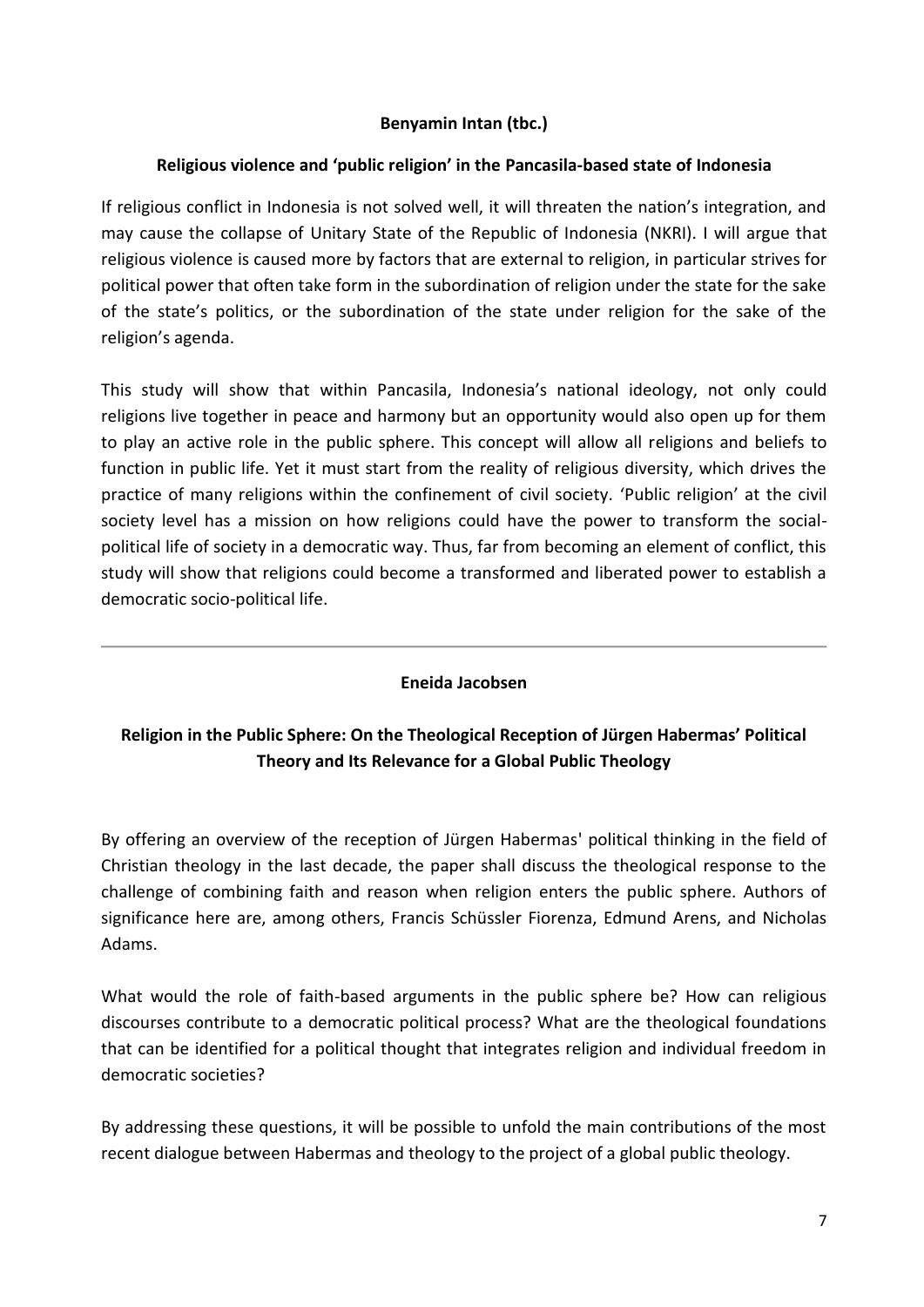#### **Pauline Kollontai (Plenary, Weds a.m.)**

#### **Islamic Revivalism and the Media in Bosnia-Herzegovina**

The media in Bosnia-Herzegovina, both during and in the post-communist era, has showed interest in Islam for a variety of reasons. During the period of President Tito's promotion of a pan-Yugoslav identity, intended to overcome the division created by ethnic and religious identity, the pre-dominant interest of the Bosnian media was in those aspects of Muslim religious life which was perceived as promoting Muslim nationhood and the potential ideological challenge this could present to Communism.

In the latter part of the Communist era and since the ending of the war in 1996 there has been a range of media approaches to the presentation of Islam. These range from the apologetic approach, through to coverage on the exposure of the criminal activities and abuses of civic responsibility on the part of Muslim leaders, to media representation that clearly expresses elements of Islamophobia. It is the apologetic approach which will be the focus of this paper. The newspapers in this category are *Dnevni Avaz, Mualim, Saff and Preporod*. These will be looked at to identify why and how they have played a role in the process of Islamic *tajdid (*revival) and *islah* (reform) and also to identify the nature and content of their reporting as regards the expression of inner-pluralism in the Muslim community of Bosnia-Herzegovina in relation to *tajdid* and *islah.*

## **Nico Koopman (Session 2, Tuesday a.m.)**

## **Prophetic Public Theology and the media in South Africa. Duel or duet?**

This paper investigates the roles of prophetic public theology and the media in the transformation and renewal of public life in the context of the young South African democracy. It makes a plea for avoiding clashes and duels between between theology and the media in all its forms in building a society where dignity, justice and freedom for all reign supreme. Constructive collaboration and the singing of a duet is possible where religion offers a prophetic **vision** of a new society of dignity, justice and freedom; prophetic and courageous self-criticism and public **criticism** where this vision is betrayed, prophetic **stories** of exclusion from the new as well as stories of hope and the actualisation of the new; prophetic **technical analysis** that serves the new; and prophetic **policymaking** practices that advance the dawning of a new society. Where a prophetic public theology serves this agenda, and where the media also serves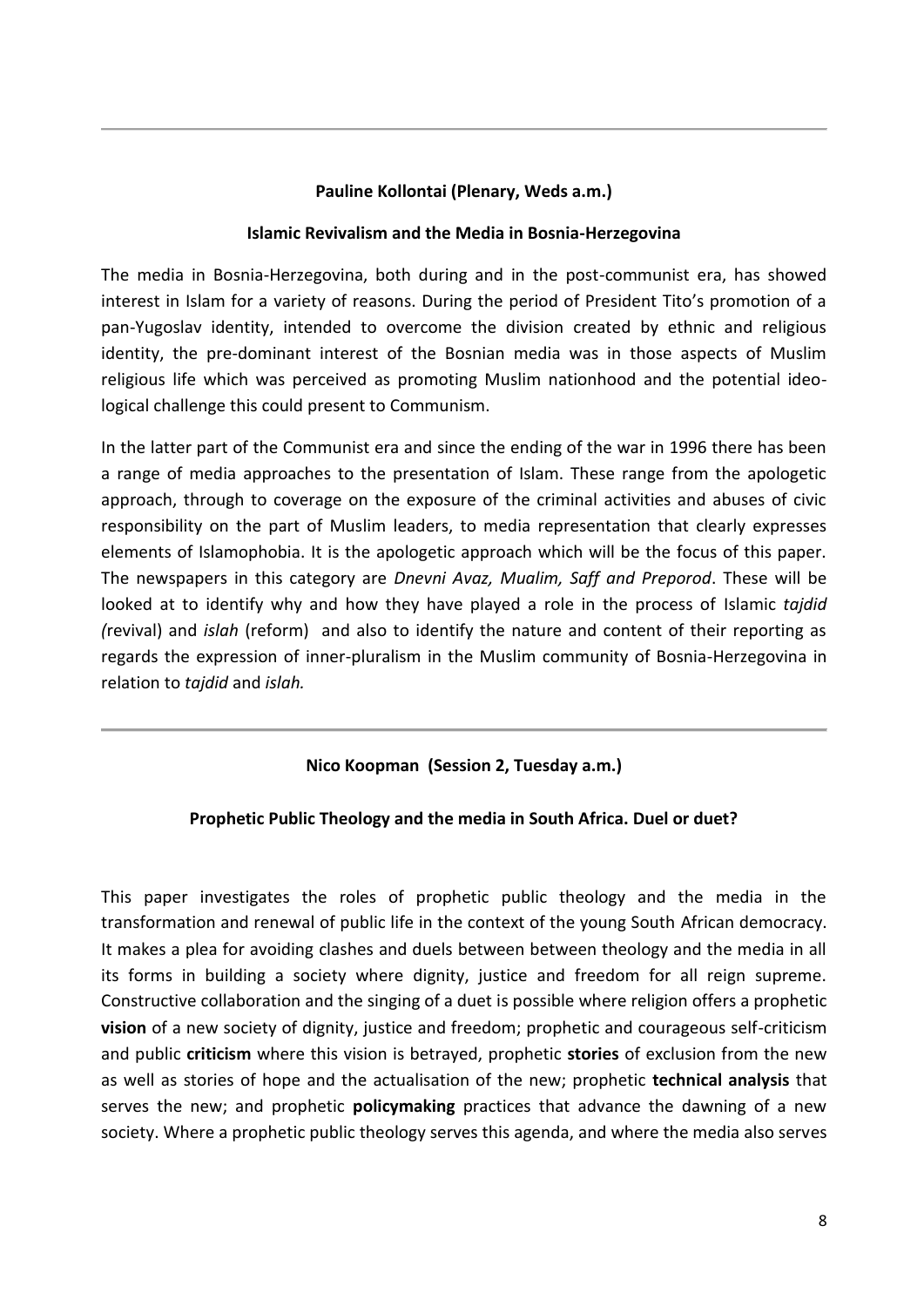this vision of dignity, justice and freedom, the door is opened for constructive collaboration, for the singing of a duet.

## **Bex Lewis (Session 2, Tuesday a.m.)**

## **Engaging in Discipleship in a Digital Age**

The 'digital age' brings the opportunity for a wider range of voices to contribute to conversations: many online will engage with "church" through their friends rather than formal Christian organisations. In 2010 "The BIGBible Project" emerged to encourage those at all levels of the Christian sector to engage with digital culture, and to consider what this means for Christian communication practices, in a culture in which messages are both ephemerally 'in the now', and perpetually available.

BIGBible emphasises that "disciples" live at all times for God, and therefore all Christians need to take seriously their presence both online and offline. The core definition of a disciple is given in John 13:35 "By this everyone will know that you are my disciples, if you have love for one another" (NRSV). How might this affect Christian behaviour online? This paper will draw from over 2,000 contributions made to the BIGBible site.

The paper will also consider how churches are moving from the broadcast, pew-focused and geographically localised ministry that has held sway for the last few centuries, and embracing a more social ministry, where to 'love your neighbour' may include those from another county (or even country), but also connects locally though hyper-local practice.

## **Sylvia Losansky (Session 4, Friday a.m.)**

## **The contribution of Christian churches to societal cohesion in Europe**

The process of European integration, especially the European Union, is a central part of the globalized world. Living together in this globalized world is dependent on new forms and ideas of societal cohesion and cannot longer be based on the traditional concept of nation states. In my doctoral thesis ("Öffentliche Kirche für Europa", Leipzig 2010) I searched for possible ways to develop such new forms of societal cohesion and the contribution of the Christian churches in this context. For that I compared the concepts of societal cohesion and the role of the churches by Jürgen Habermas, Pope John Paul II and Wolfgang Huber.

On this basis I developed the concept of a public church for Europe, and studied public statements of the Christian churches on various social and political topics: here I focused especially on the European social policy, the European Charter of Human Rights, the discussion about a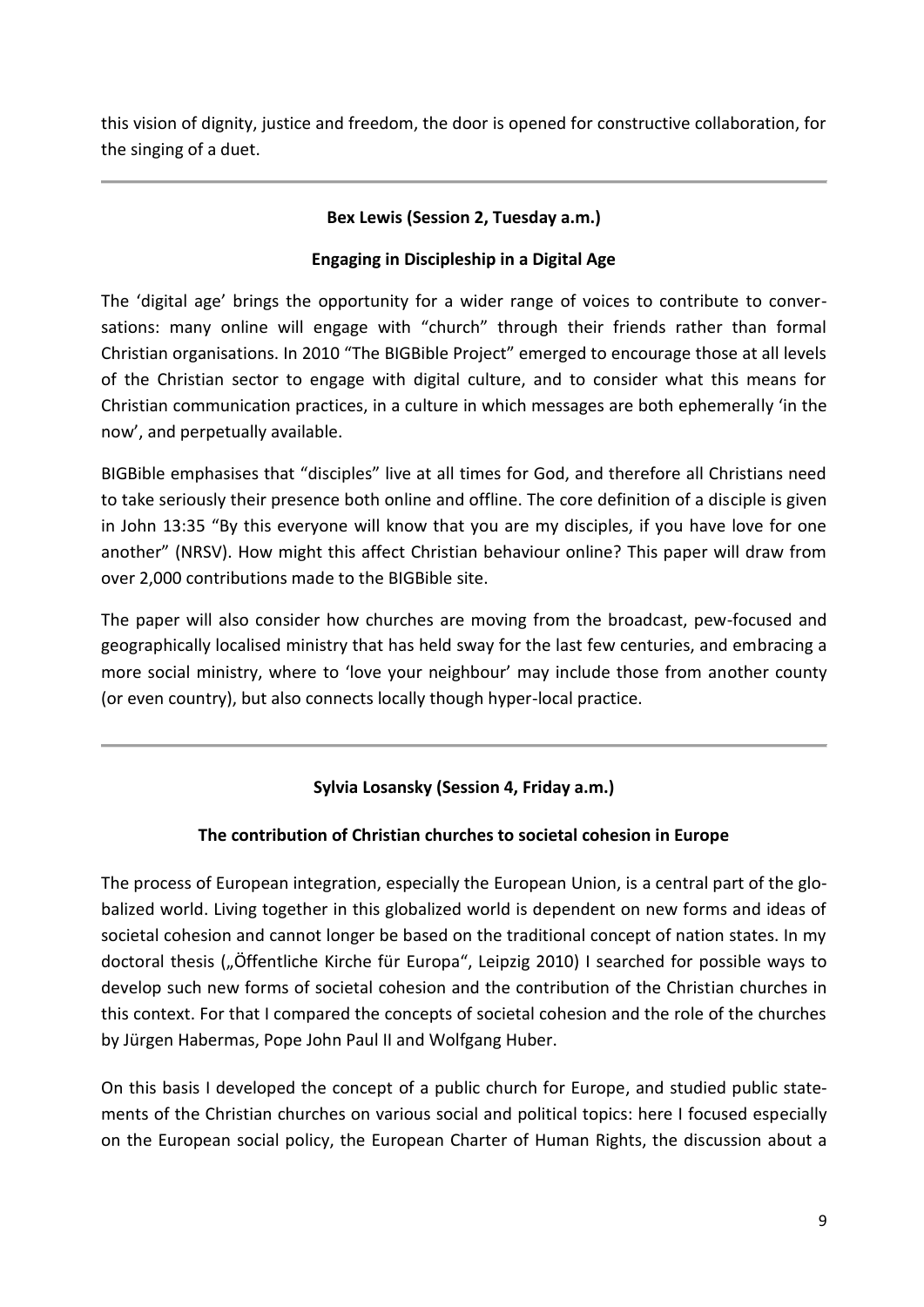European Constitution, the social services and the European competition law.

## **Esther McIntosh (Session 3, Thursday a.m.)**

#### **Belonging without Believing? Social Networking Media and the Concept of Church**

My publications to date have focused on the concept of community in face-to-face relations; however, this notion is deeply challenged by social networking media. Hence, I have begun research into the use of social networking media by Christian groups and seek to analyse the theological and philosophical concepts of community at work therein. With the advent of echurches, the traditional notion of 'church' as a physical location where face-to-face interaction occurs is contested. This burgeoning field of enquiry has been assessed within communication studies and sociology of religion, but there is much work to be done here from a philosophical and theological perspective.

Contrary to Grace Davie's well-known claim that Britain has entered an era of 'believing without belonging', this paper will explore whether social networking media provides examples of 'belonging without believing'. In particular, while the notion of friendship has been trivialised by the collecting of 'friends' on Facebook, this new media has also made it possible to maintain deep friendships across divides of geography and time: this paper will ask whether the notion of 'church' is similarly trivialised by the use of new media or whether it is strengthened?

## **Victoria Nesfield (tbc.)**

## **The Sanctification of the Holocaust and its Impact on Israel and Judaism in the Media**

I propose to discuss the idea of the Holocaust as sacred, and ask if the sanctification of the Holocaust in public discourse has created an obstacle to reasoned and open public debate, both theological and political, on issues of Judaism and the state of Israel in particular.

Two specific instances in the mainstream media inform this proposal. The first is the wellpublicised case and verdict of Cologne's district court in September 2012, to ban circumcision for religious purposes. Although this ruling affected both Jewish and Muslim communities, it was the impact on German Jewry, given the pained history of Nazism in Germany, which provoked media interest in the role of the secular state in religious affairs. The second example is the more recent Gerald Scarfe satirical cartoon which was published in the Times newspaper in January 2013. The cartoon, a commentary on Benjamin Netanyahu's aggressive policies towards Palestinians, was a response to the Israeli general elections taking place at the time, but was published on Holocaust Memorial Day.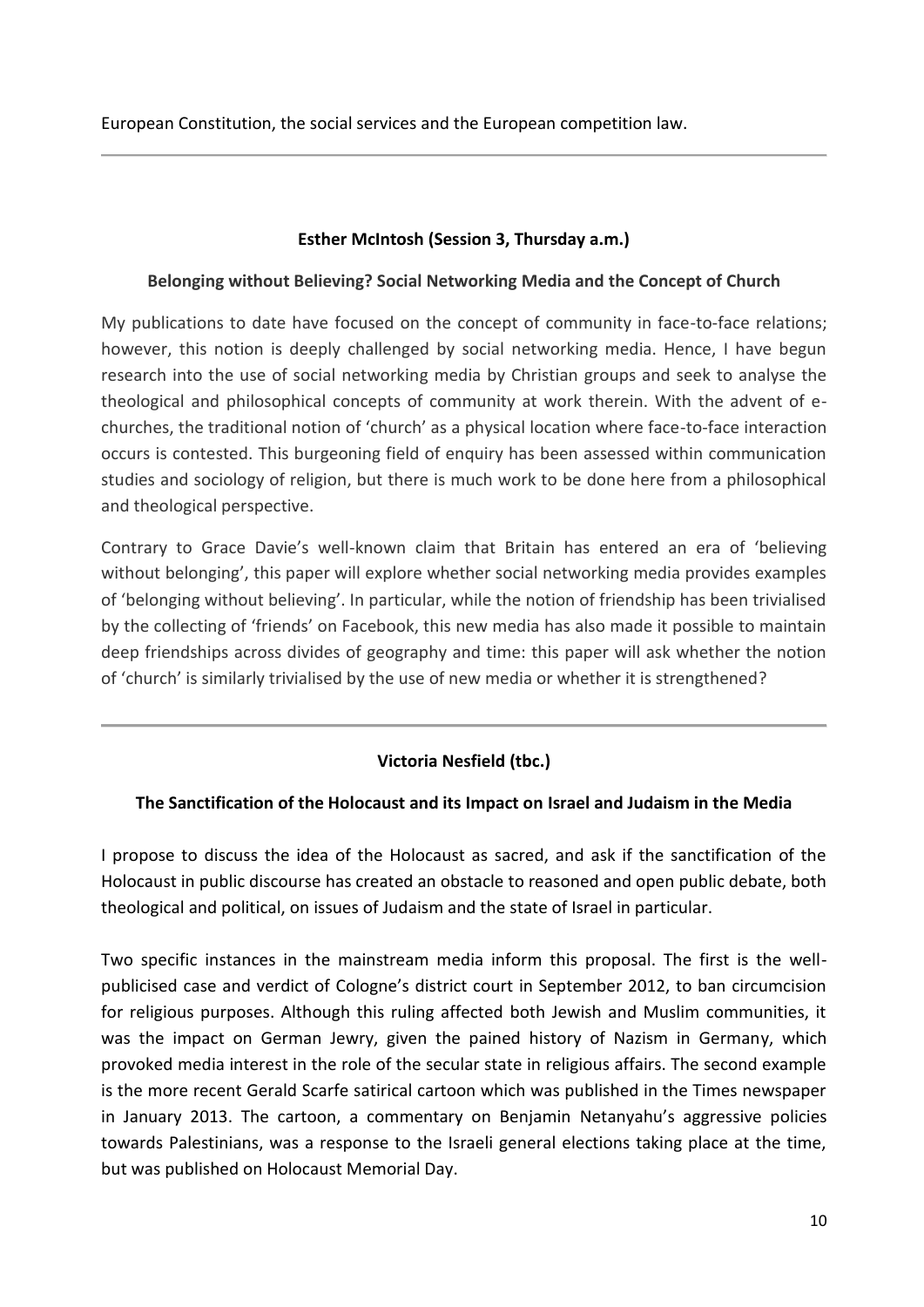In both instances, references to the Holocaust and to anti-Semitic persecution were raised, and the original news story became subsumed within a discourse heavily informed, and arguable, impeded by Holocaust memory.

## **Clive Pearson (Session 3, Thursday a.m.)**

## **Twittering Good News? The Rise of the Fifth Estate and a Public Theology**

The purpose of this presentation is to explore the role of the social media for a public theology.

The term the fifth estate is itself malleable in meaning. Here it refers to its use in Greg Jericho's original research into social media and blogging in Australian politics. How have Facebook, Twitter, and the blogosphere responded to question time, leadership spills, and controversial policy? In what ways have journalists and politicians made use of blogs and tweets to break news and sometimes manipulate its reception? How has the work of tweeters and bloggers been received by the established mainstream media? In what ways did text messages and other forms of social media fan public disturbances like the Cronulla race riots of 2005 – and, in this particular instance, create what has been described as a 'counterpublic' for the disaffected?

From the perspective of a public theology how does the social media and digital news alter the public forum. How is a public theology's call to bilingualism altered? What might be the role of faith's civic virtues of wisdom, grace, and seeking to do 'good to all'?

## **Josué Reichow (Plenary Session, Weds a.m.)**

# **The evangelical movement, mainstream media and public sphere in Brazil: a new configuration**

Brazil is living a moment of deep transformations. A country that has always been called by its population as 'the country of the future' seems to have entered in a cycle of relevant changings. Within the growing of economy another group is worthy of attention whose growth has been challenging the religious scenario in Brazil: the *evangélicos* (evangelical movement). They grew 61% in 10 years (from 2000 to 2010), reaching 42.3 million people in 2010 (22% of the population).

Their ascension was mainly through the media: the mainstream TV channels. The biggest church – IURD – bought a few years ago the second biggest TV channel in Brazil – Rede Record. In the begging most part of the members of these news churches belonged to the lower social classes. Were there any changes in the religious discourse in the last years of economic growth in Brazil?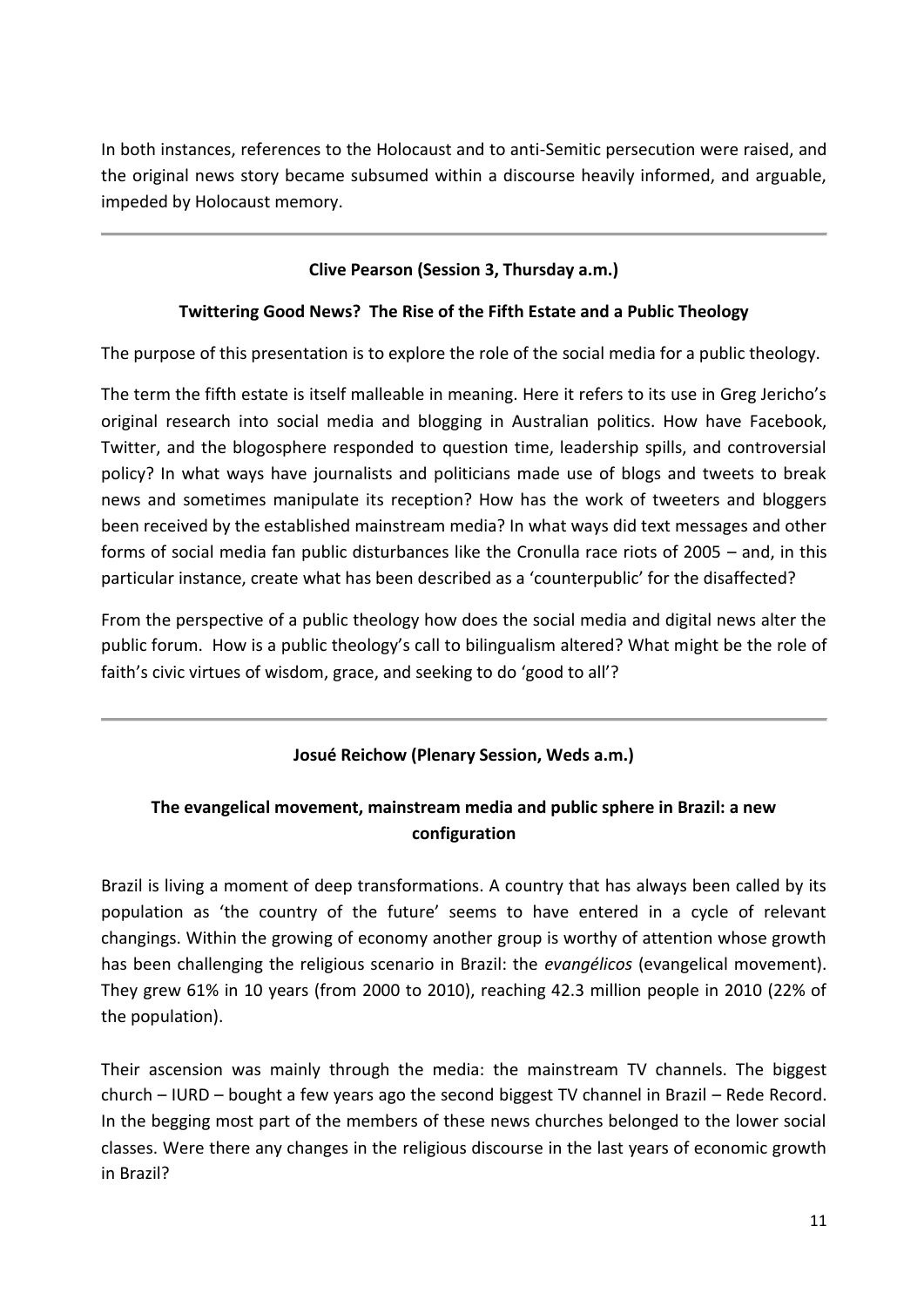My interest is to present this new configuration of the religious scenario in Brazil, which could be understood as a media phenomenon. In a moment when delicate issues are being discussed, such as abortion and gay marriage, I intend to reflect on the possibilities of an emerging public sphere, which is divided in religious terms.

## **Adam T. Shreve (Session 1, Tuesday a.m.)**

## **Jesus on a Mobile Phone in Zimbabwe: Jesus Films in Select, Zimbabwean Contexts**

This paper presents the author's research of a comparative reception study of Jesus films among the Shona peoples located in the Gora and Chikara villages, which are located in the Mashonaland West Province of Zimbabwe. The two central questions of the author's research are: (1) In what ways might pre-existing Shona images of Jesus shape Shona responses to, and interpretations of, Jesus as he is portrayed in The Jesus Film (1979) and in indigenous, short, Jesus films in Zimbabwe today? (2) How might the viewing of these films affect these images of Jesus? This paper addresses how indigenous, short Jesus films in Zimbabwe have manifested different images of Jesus from the pervasive European image of Jesus that is perpetuated by The Jesus Film.

This research is particularly relevant to current trends in media and technology, as the indigenous, short Jesus films are being distributed via mobile phones in Zimbabwe. This paper illustrates how the author is helping to fill the wide gap in scholarship associated with the reception of Jesus films in Africa through his original research connected to the reception of both the Jesus Film and indigenous, short, Jesus films in Zimbabwe today.

## **Ezequiel de Souza (Session 1, Tuesday a.m.)**

# **Theology as a Political Commitment from the Liberation Theology in Latin America: an approach to the contribution of Leonardo Boff**

Liberation Theology has followed the political theologies and has privileged social sciences in developing its method. Through the socio-analytical mediation, theologians sought to contextualize the theological thought in order to redeem its relevance to the action in the reality. However, due to the fact that theology is historically linked to the biblical tradition, theology could not claim an interpretation of reality without passing through the sieve of the heritage of faith. With that, there was an epistemological hierarchy, in which social theory composed a pre-theological moment, or rather, the raw material for theological elaboration. In this paper, we analyze the thought of Leonardo Boff, an exponent of Liberation Theology, from the perspective of the relationship between theology and social theory.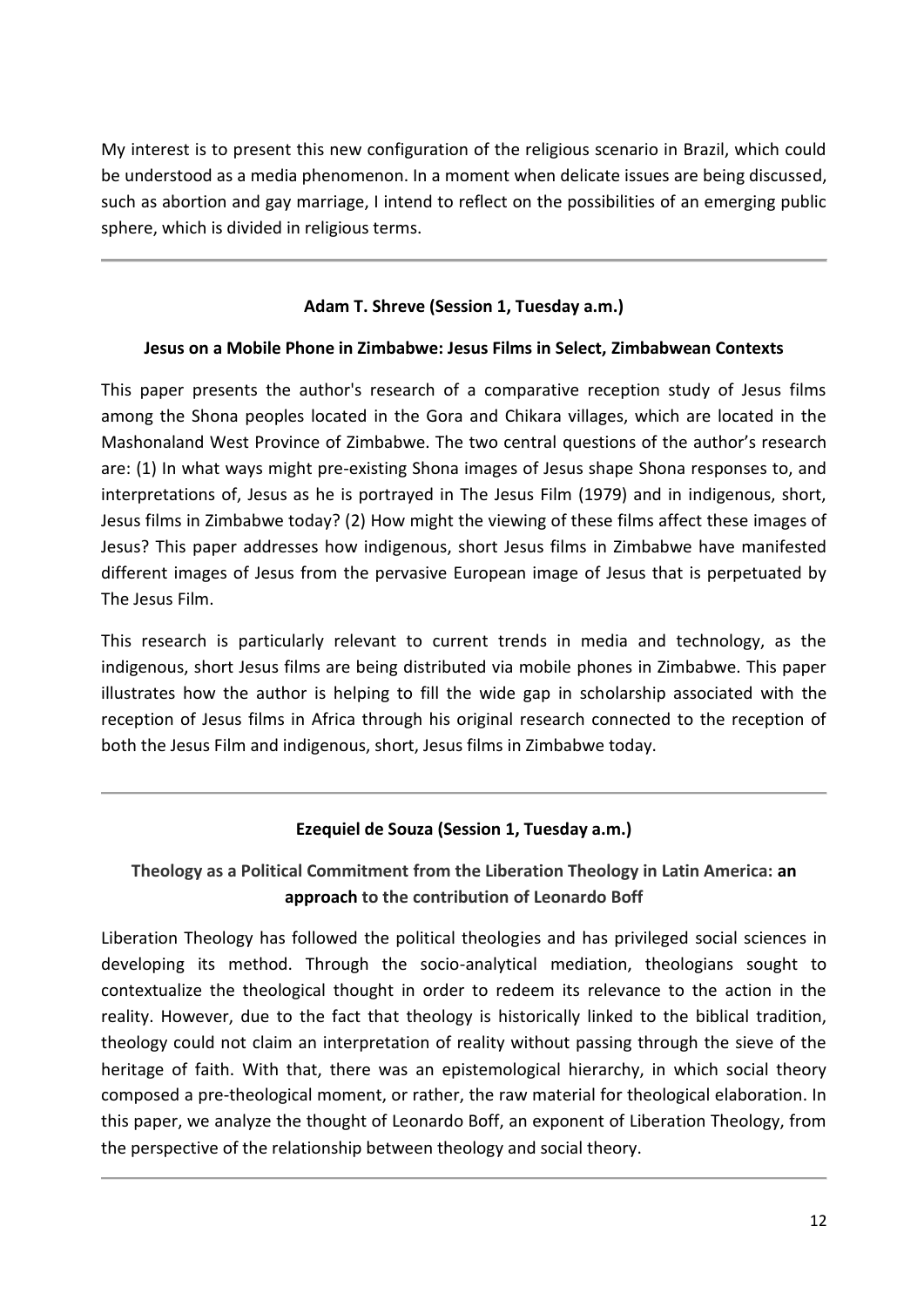## **Anlené Taljaard (Session 4, Friday a.m.)**

#### **Reconciliation as rooted in the word and the Word?**

The paper describes the multidimensional meaning of reconciliation as it functions within the South African public vocabulary. This accounts for the political, social and theological meaning of reconciliation evident in news reports, articles, cartoons, official documents and the social media. Findings of a national survey conducted by the Institute of Justice and Reconciliation on the progress and regress of the South African reconciliation process are used to illuminate the complexities that arise when these different meanings meet in the public sphere.

The paper further explores whether this multi layered meaning of reconciliation can be viewed as an example of a functioning middle axiom in public discourse. The analysis is based on the work of De Gruchy and Clements that proposes the use of middle axioms in public theology. Both scholars argue for a middle axiom that is informed by theological and societal knowledge that is able to enrich public dialogue in various ways.

The paper concludes that the South African context is a public sphere where different meanings of reconciliation have taken root and constantly inform and shape one another in public dialogue. Hence, can the reconciliation process in South Africa be viewed as a case study for the embodiment of a middle axiom?

## **Andrew Todd (Session 4, Friday a.m.)**

## **Repatriations as Re-membering Who We Are: Military/media rituals and the power of the sacred**

This paper is rooted in an ethnography of the multiple, growing rituals associated with the repatriation of UK military personnel killed in Afghanistan. It will highlight ritual images, narratives and actions; the careful management of boundaries between overlapping social domains (military, family, public); and the role of multi-media/military interaction.

The paper will explore the durkheimian question: can repatriation rituals be understood as social re-ordering, or re-membering, in the face of the social disruption of the death of a soldier? It will argue, not for the construction of a singular 'social order', but for multiple reorderings; involving juxtaposed and overlapping performances of the sacred, by which different groups re-member who they are, as military unit; parents/family; or the public, in relation to the pivotal figure of the dead soldier.

As one re-ordering, the paper will investigate how far ritual allows all involved to be remembered as the 'we' who hold military service to be sacred. This will focus on the honouring of those killed; but also, drawing on Bourdieu, on the boundary and power work being done.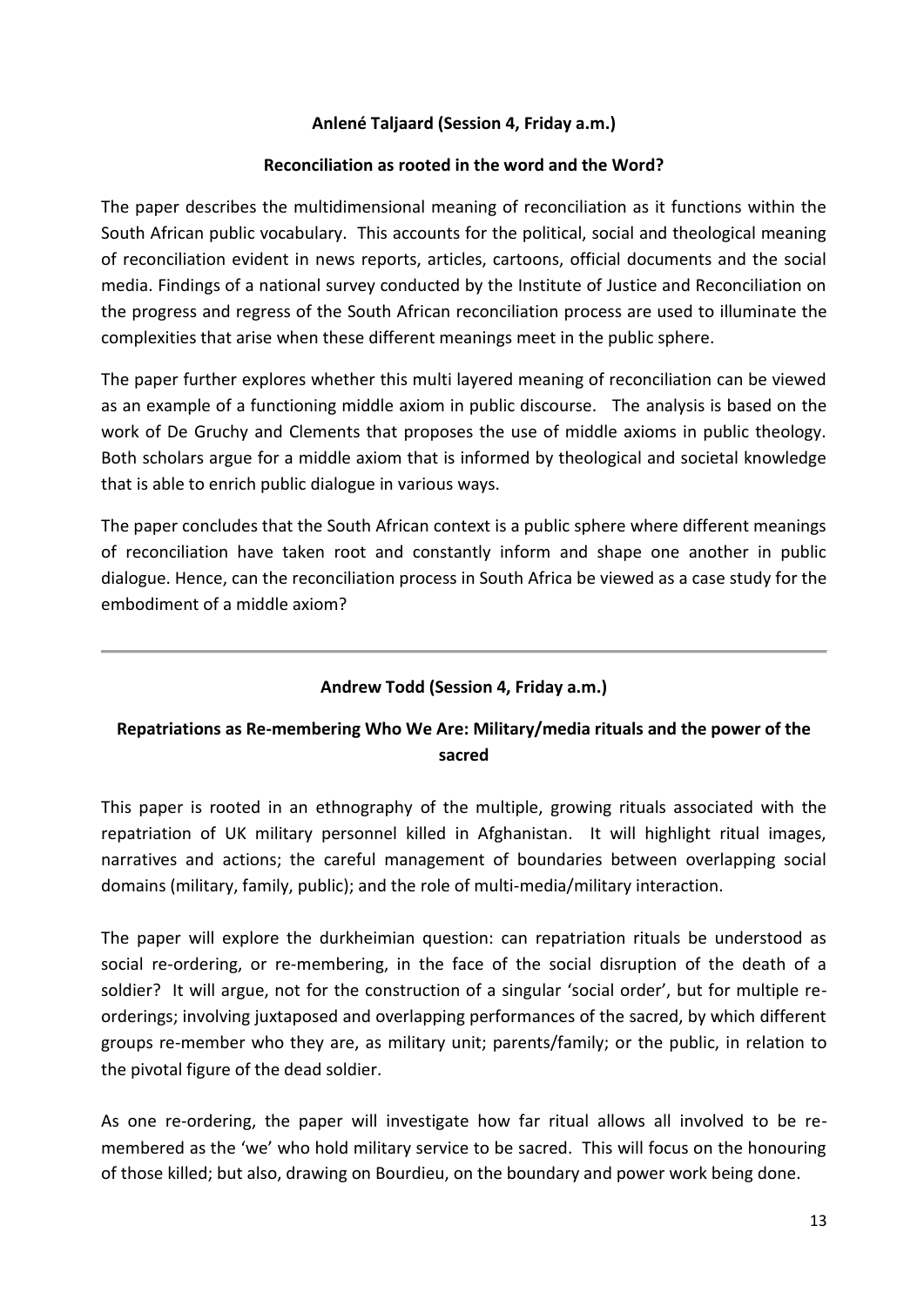Conclusions will be drawn about these particular military/media repatriation rituals as performed public theologies of military service; and their wider political significance.

## **David Tombs (Session 4, Friday a.m.)**

## **Regarding the Shame of Others**

The paper examines recent media coverage of case studies relating to punitive sexualised violence as a weapon of shame, and explores the ethical and theological issues which relate to this. The case studies include: the Death of Gaddafi; the unnamed woman protester in Tahrir Square, Cairo; the execution of a prisoner in Afghanistan; and the exhumation of Richard III in Leicester. These case studies suggest that media coverage will often obscure, downplay or sanitise sexualised violence, and treat it as in some ways 'unspeakable'. Against this, it is argued that more attention should be given to how best to discuss 'unspeakable violence' and the ethical principles which might guide this.

Whilst there are unlikely to be easy answers, a more frank and constructive conversation is needed on the use of sexualised violence as a weapon of shame. The paper argues that any ethical response should be guided by an affirmation of the dignity of the victims. The final part of the paper links this discussion to a more honest approach in Public Theology to an apparently unspeakable element in Christian theology – the Roman use of crucifixion as a punitive instrument of shame, and the sexualised violence this involved.

## **Vuyani S Vellem (Session 1, Tuesday a.m.)**

# **A Black Reflection on Culture and the Media in Post 1994 South Africa with Reference to the Spear**

Black Theology of liberation has argued that the defeat of racism without the radical change in the economic order of the world would be difficult to achieve. One of the most powerful tools in the hands of the wealthy is the use of the media in the Fourth Estate. The imaginary of the role of the media in public life, conceived mainly and mostly through the lenses of differentiation of spheres in a capitalist "Public" continues to be in conflict cultures of the oppressed in South Africa post 1994 as shown in the debacle of the Spear, a painting by Brett Murray which triggered untold commotion in public life.

An analysis of the debates on this matter portrays the latent difficulty our post 1994 public discourse is faced with, particularly, the irreconcilability of epistemological and cultural imaginaries in a nation that struggled for reconciliation for centuries. Ultimately, the obstinate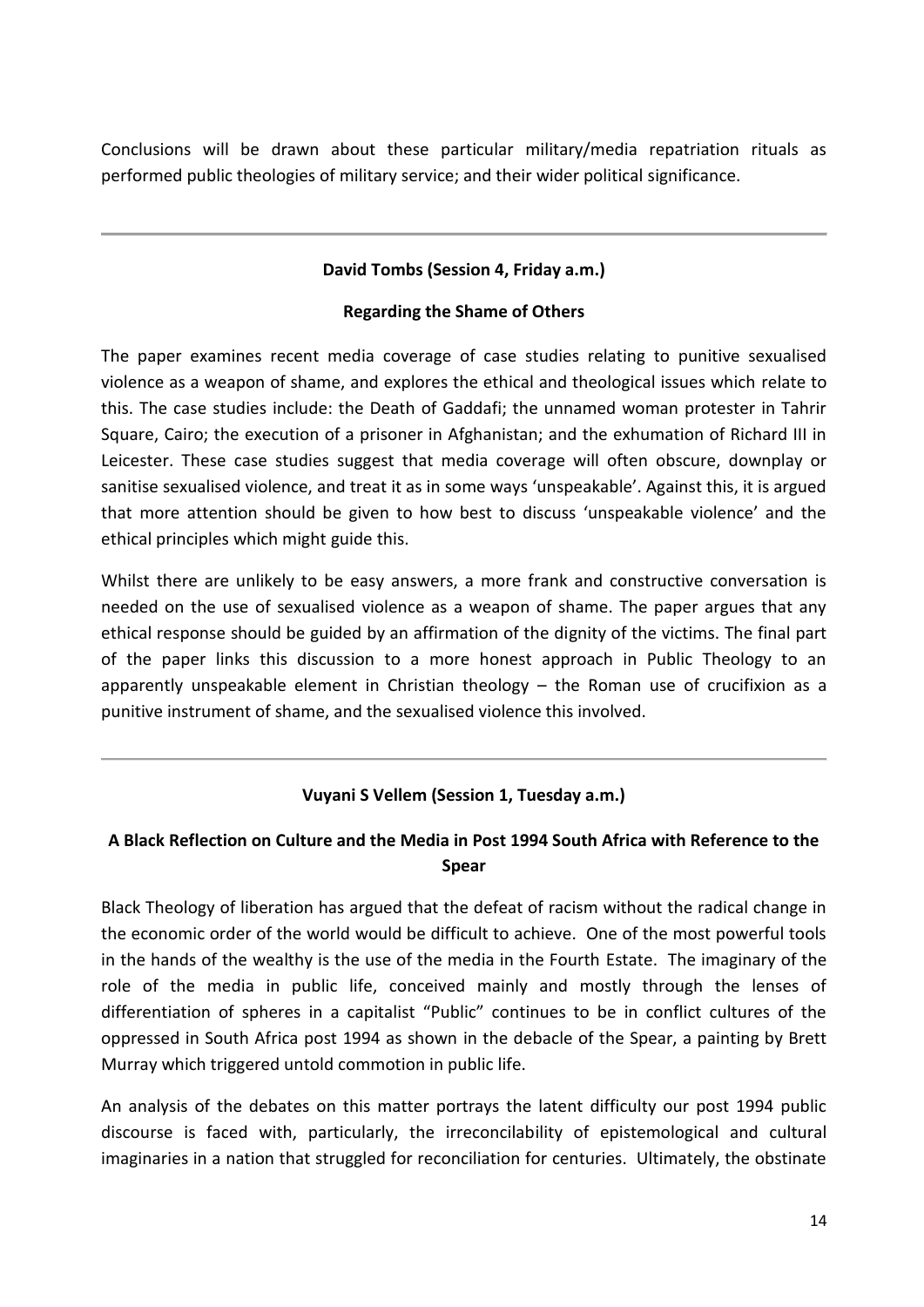imposition of media expression conceived within the capitalist, modernist logic becomes helpful while at the same time taking the gains of our political liberation two steps backward. It is only when the contours of the Fourth Estate dismantles in order to go beyond its totalistic walls that perpetually reduce others to constant learners including their cultures, the paper argues.

## **D. Etienne de Villiers (Session 3, Thursday a.m.)**

# **In Search of an Appropriate Contemporary Ethical Approach in Public Theology: Max Weber's Ethic of Responsibility as Resource**

Public Theology today deals with many of the ethical issues of a public nature previously only dealt with by Christian Social Ethics. It therefore also has to deal with the question: 'What are the features of an appropriate ethical approach to public issues in the contemporary context of late-modernity?' Instead of trying to answer this question by comparing and evaluating existing Christian social ethical theories, I would instead like to take a step back and address the question: 'To what extent can Max Weber's ethic of responsibility be a helpful resource in Public Theology's search for an appropriate contemporary ethical approach'?

Not only did Weber provide an incisive and still influential sociological analysis of the origins and features of Western modernity, but did he also present his ethic of responsibility as an ethical approach better attuned to modernity than the prevalent one of the ethic of conviction. In this paper an interpretation of Weber's view of the ethic of responsibility will be provided. A case will be made out that in spite of the fact that some aspects of Weber's view are unacceptable to public theology the core of his ethic of responsibility is commendable.

## **Jenny Wright (Session 3, Thursday a.m.)**

## **With whose voice and what language? What it means to speak 'Christian' in public**

In a world with a plurality of religious voices available from a variety of different media, sources are not always reliable, good or accurate. Portrayal in the media is often negative and critical. So how do we ensure that what we have to say in the public sphere is neither misinterpreted nor exclusionary?

I would like to suggest three areas: that any websites affiliated with the church or theological centres provide accurate information and are, in part and where appropriate, in language which is understood by the general public. This could also mean that we need to take responsibility to ensure that pages such as Wikipedia are well-referenced and responsibly written. Secondly, whenever we make theological statements in public we use language which is unambiguous and yet as inclusive as possible. While it is important to retain our identity as a distinctive community, we should not seek to isolate ourselves.